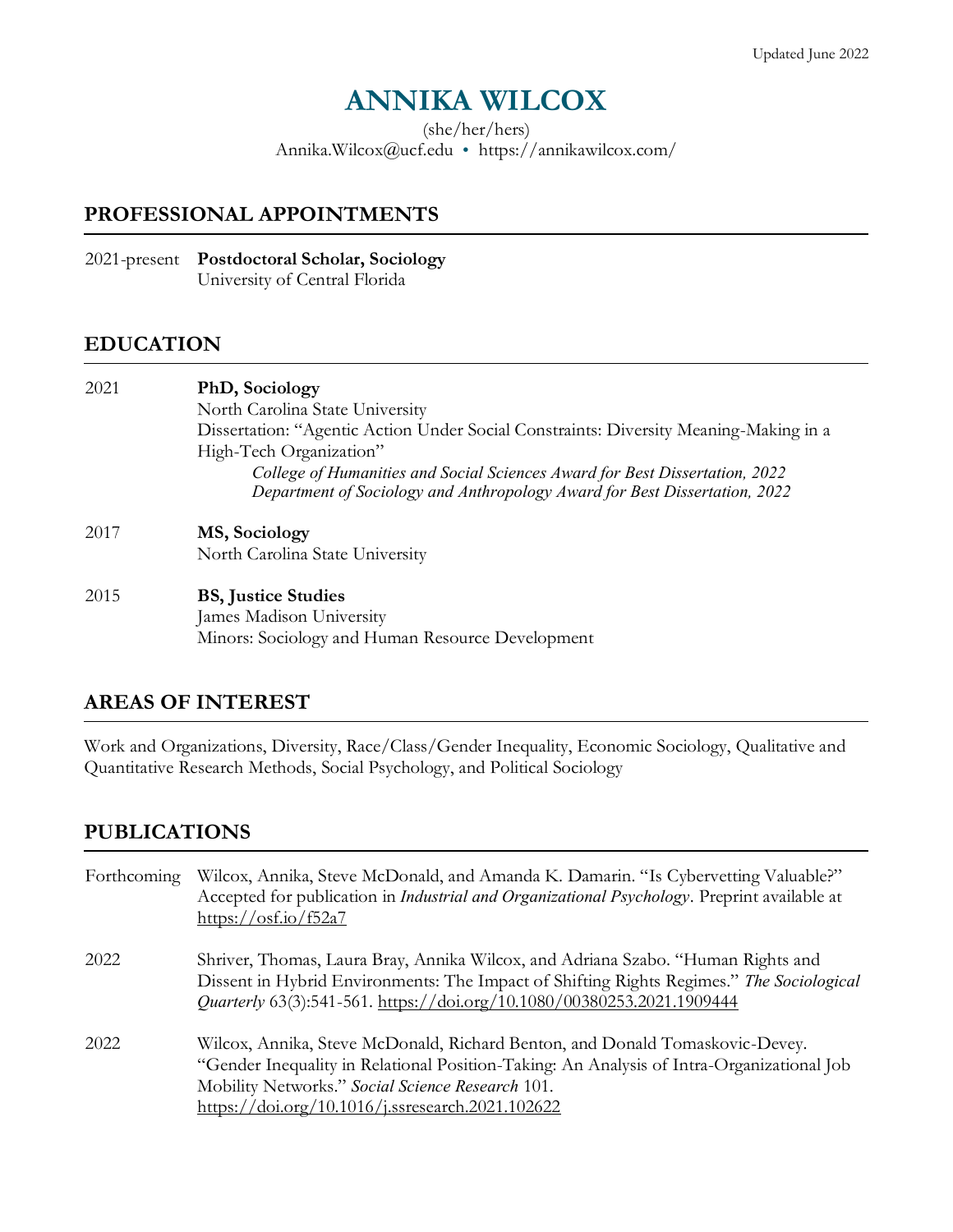| 2020 | Shriver, Thomas, Annika Wilcox, and Laura Bray. "Elite Cultural Work and Discursive |
|------|-------------------------------------------------------------------------------------|
|      | Obstruction of Human Rights Activism." Social Currents 7(1):11-28.                  |
|      | https://doi.org/10.1177/2329496519870554                                            |
| 2019 | McDonald, Steve, Amanda K. Damarin, Jenelle Lawhorne, and Annika Wilcox. "Black     |
|      | Holes and Purple Squirrels: A Tale of Two Online Labor Markets." Research in the    |
|      | Sociology of Work 33:93-120. https://doi.org/10.1108/S0277-283320190000033006       |
|      | Public Summary: Work in Progress                                                    |
|      | Media Coverage: Forbes, Science Daily                                               |

### **PAPERS UNDER REVIEW**

|              | Under review Wilcox, Annika. "Conforming Critical Diversity."<br>Himes Outstanding Graduate Student Paper Award, North Carolina Sociological<br>Association, 2021    |
|--------------|----------------------------------------------------------------------------------------------------------------------------------------------------------------------|
| Under review | Wilcox, Annika and Amanda Koontz. "Workplace Well-being: Shifting from an Individual<br>to an Organizational Framework."                                             |
|              | Under review Koontz, Amanda, Annika Wilcox, and Ashley Sobke. "Doing it All? How Academic<br>Women Navigate Objective and Subjective Success in a Striving Culture." |

## **PAPERS IN PROGRESS**

| In progress | Wilcox, Annika. "Avoiding, Compromising, and (Rarely) Asserting: Tech Workers' Tactics |
|-------------|----------------------------------------------------------------------------------------|
|             | of "Doing Diversity."                                                                  |
|             |                                                                                        |

In progress Wilcox, Annika. "Progressive and Discriminatory? Insiders' Evaluations of High-Tech Diversity."

## **AWARDS AND HONORS**

| 2022 | Award for Best Dissertation, College of Humanities and Social Sciences, North Carolina<br><b>State University</b> |
|------|-------------------------------------------------------------------------------------------------------------------|
| 2022 | Award for Best Dissertation, Department of Sociology and Anthropology, North Carolina<br><b>State University</b>  |
| 2021 | Himes Outstanding Graduate Student Paper Award, North Carolina Sociological<br>Association, \$250                 |
| 2019 | Graduate Student Association Travel Assistance Award, North Carolina State University,<br>\$500                   |
| 2019 | Sociology Graduate Student Association Mini-Grant, North Carolina State University, \$210                         |
| 2019 | Keith Roberts Teaching Innovations Award, SAGE Publishing, \$800                                                  |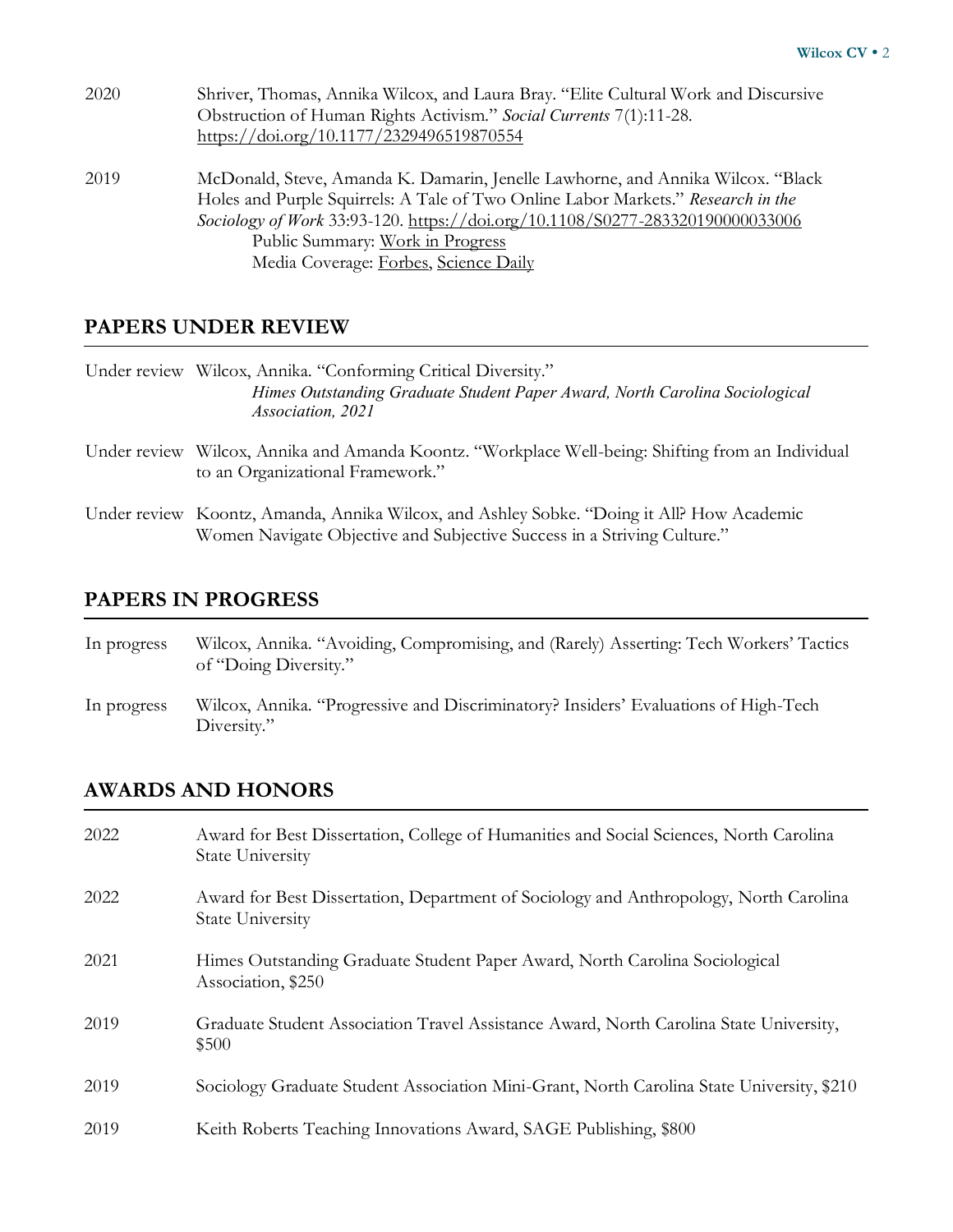| 2019 | Graduate Peer Mentoring Collaborative, North Carolina State University, \$1,000                                        |
|------|------------------------------------------------------------------------------------------------------------------------|
| 2018 | Honorable mention, Award for Best Thesis, Department of Sociology and Anthropology,<br>North Carolina State University |
| 2015 | University Graduate Fellowship, North Carolina State University, \$4,000                                               |
| 2015 | Honors and Distinction in Justice Studies, Honors College, James Madison University                                    |
| 2014 | Althea L. Johnson Scholarship, James Madison University, \$1,000                                                       |
| 2014 | Peter Veglahn Memorial Scholarship, Society for Human Resource Management, \$1,000                                     |
| 2014 | Elected Member, The Honor Society of Phi Kappa Phi, James Madison University                                           |
| 2013 | Elected Member, National Society for Collegiate Scholars, James Madison University                                     |

## **INVITED PRESENTATIONS AND LECTURES**

- 2021 Wilcox, Annika. "Conforming Critical Diversity." Invited paper presentation at the Annual Meeting of the North Carolina Sociological Association, February. Virtual conference.
- 2019 & 2020 Wilcox, Annika. "Workplace Gender Inequality and Means of Addressing It." Guest lectures presented to a graduate course (Diversity and Ethics in AHRD) at James Madison University, October 2019 and October 2020. Virtual presentations.
- 2018 Wilcox, Annika. "Explaining the Black/White Gap in Job Satisfaction." Invited paper presentation at the Annual Meeting of the North Carolina Sociological Association, Fayetteville, NC, February.

## **CONFERENCE PRESENTATIONS**

2022 Wilcox, Annika. "Progressive and Discriminatory? Insiders' Evaluations of High-Tech Diversity." Paper to be presented at the Annual Meeting of the American Sociological Association, Los Angeles, CA, August. 2022 Koontz, Amanda and Annika Wilcox. "Doing it All? How Academic Women Navigate and Construct Success in a Striving Culture." Paper to be presented at the Annual Meeting of the American Sociological Association, Los Angeles, CA, August. 2022 Wilcox, Annika and Amanda Koontz. "Workplace Well-being: Shifting from an Individual to an Organizational Framework." Paper presented at the Annual Meeting of the Southern Sociological Society, Birmingham, AL, April. 2021 Wilcox, Annika. "Doing Diversity like an Ideal High-Tech Worker: Avoiding and Making Compromises About Claims on Diversity." Paper presented at the Annual Meeting of the American Sociological Association, August. Virtual conference.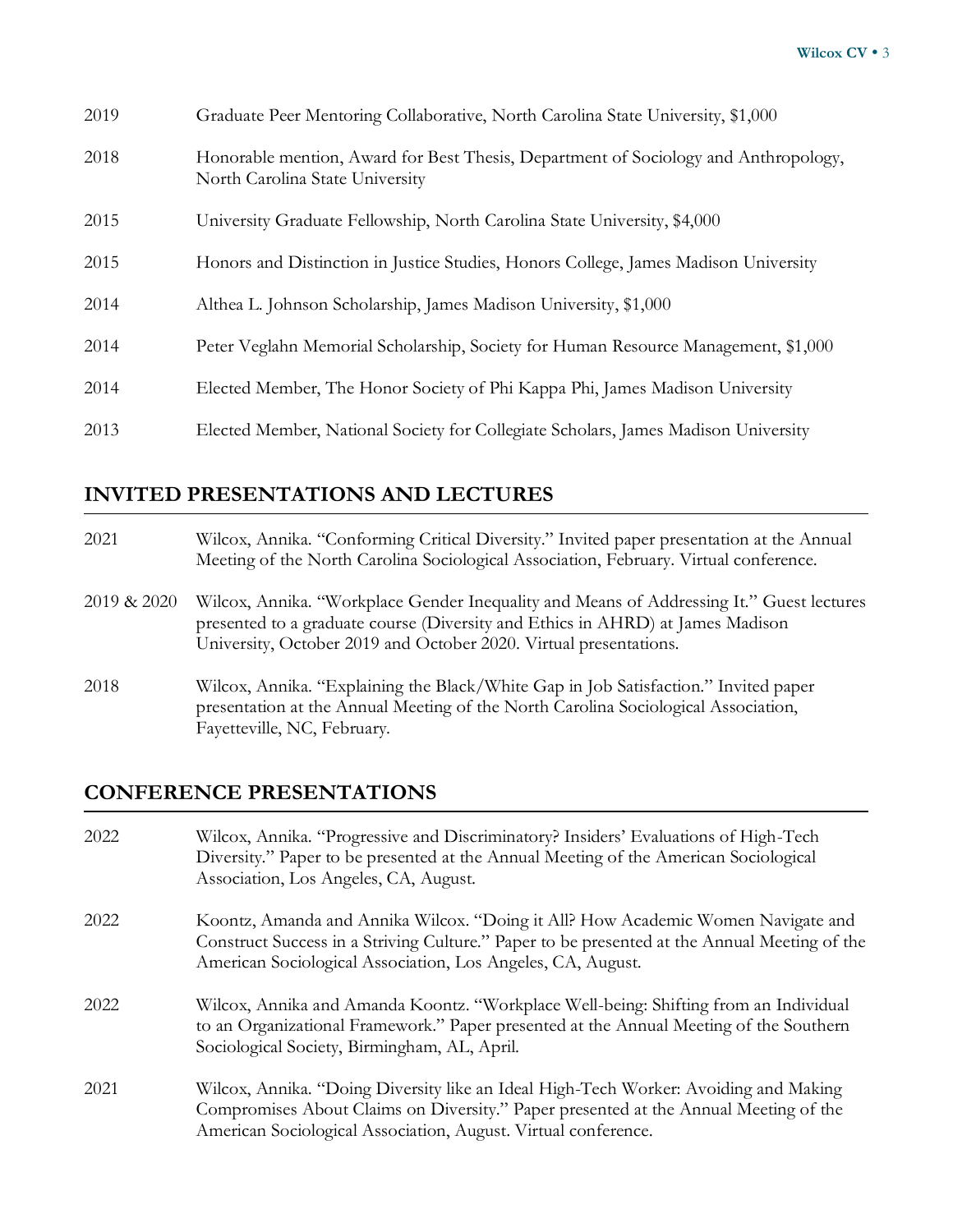| 2021 | Wilcox, Annika. "Diversity Meaning-Making in a High-Tech Firm." Paper presented at the<br>Annual Meeting of the Southern Sociological Society, April. Virtual conference.                                                                                                                                                                              |
|------|--------------------------------------------------------------------------------------------------------------------------------------------------------------------------------------------------------------------------------------------------------------------------------------------------------------------------------------------------------|
| 2020 | Wilcox, Annika, Steve McDonald, Richard Benton, and Donald Tomaskovic-Devey.<br>"Gender Inequality in Relational Position-Taking: An Analysis of Intra-Organizational Job<br>Mobility Networks." Paper presented at the Annual Meeting of the International Network<br>for Social Network Analysis (Sunbelt), Paris, France, July. Virtual conference. |
| 2020 | Wilcox, Annika. "Part of Our Social Consciousness': Personal Experiences and the Meaning<br>of Diversity." Paper accepted for presentation at the Annual Meeting of the Southern<br>Sociological Society, Jacksonville, FL, April. Conference cancelled due to COVID-19.                                                                               |
| 2019 | Wilcox, Annika, Steve McDonald, and Richard Benton. "Gender, Job Mobility Networks,<br>and Organizational Hierarchy." Paper presented at the Annual Meeting of the American<br>Sociological Association, New York, NY, August.                                                                                                                         |
| 2019 | Shriver, Thomas, Annika Wilcox, and Laura Bray. "Elite Cultural Work and Discursive<br>Obstruction of Human Rights Activism." Paper presented at the Annual Meeting of the<br>Southern Sociological Society, Atlanta, GA, April.                                                                                                                       |
| 2018 | Wilcox, Annika. "Explaining the Black/White Gap in Job Satisfaction." Paper presented at<br>the Annual Meeting of the Southern Sociological Society, New Orleans, LA, April.                                                                                                                                                                           |
| 2017 | McDonald, Steve, and Annika Wilcox. "Passive Job Finding and Race/Ethnic Inequality in<br>the US and UK, 1995-2016." Paper presented at Conference on Ethnic Inequality in the<br>Labour Market, Amsterdam, September.                                                                                                                                 |
| 2017 | McDonald, Steve, Amanda K. Damarin, Jenelle Lawhorne, and Annika Wilcox. "Black<br>Holes and Purple Squirrels: A Tale of Two Online Labor Markets." Paper presented at the<br>Annual Meeting of the American Sociological Society, Montreal, Quebec, Canada, August.                                                                                   |
| 2017 | Wilcox, Annika. "Inequalities in Job Satisfaction Over Time." Paper presented at the Annual<br>Meeting of the Southern Sociological Society, Greenville, SC, March.                                                                                                                                                                                    |

## **ADDITIONAL RESEARCH EXPERIENCE**

| 2019 | <b>Research Assistant for Program Assessment, North Carolina State University</b>          |
|------|--------------------------------------------------------------------------------------------|
|      | Implemented a program assessment survey of faculty and students; provided written analysis |
|      | of quantitative and qualitative results.                                                   |
|      |                                                                                            |

- 2017 **Graduate Research Assistant**, North Carolina State University Cleaned two quantitative datasets; ran descriptive statistics and regressions on variables of interest. Drafted written results and created illustrative figures.
- 2017 **Research Assistant for Graduate Assessment**, North Carolina State University Analyzed annual reviews for the 2016–2017 academic year to report on patterns of success within the Department of Sociology and Anthropology.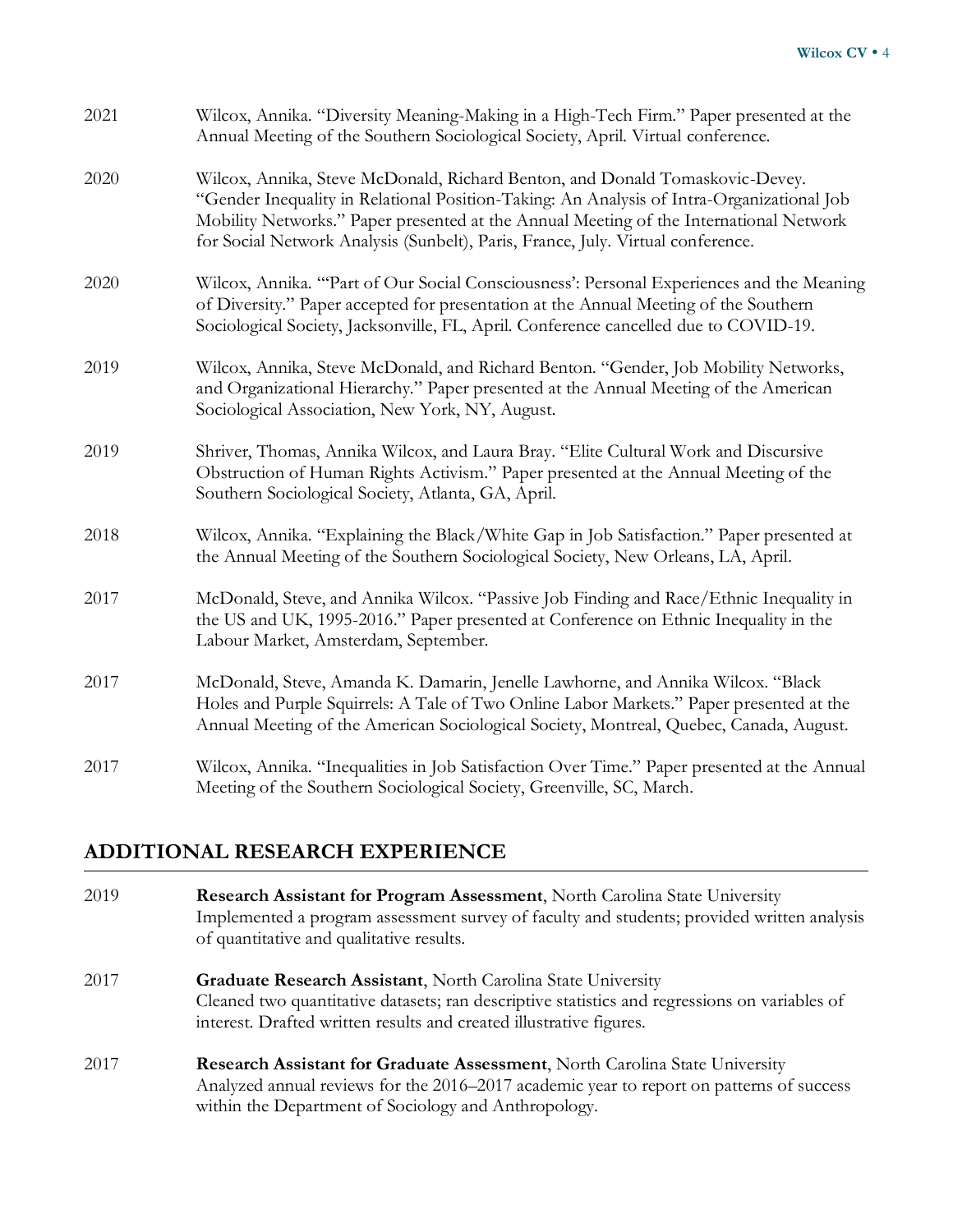### **TEACHING EXPERIENCE**

### **Pedagogical Training**

#### **Teaching and Communication Certificate**, 2019

The Graduate School, North Carolina State University *Completed 100 hours of approved courses and workshops in addition to a final portfolio.*

#### **"Teaching Sociology" Graduate Course,** 2017

Department of Sociology and Anthropology, North Carolina State University *A three-credit graduate course on teaching philosophies, strategies, and best practices.* 

### **Teaching Achievements**

#### **Teaching Publication**, 2020

Wilcox, Annika. "Sociological Perspectives on Mass Media." Class Activity published in *TRAILS: Teaching Resources and Innovations Library for Sociology*. Washington DC: American Sociological Association. [https://trails.asanet.org/article/view/sociological](https://trails.asanet.org/article/view/sociological-perspectives-on-mass-media)[perspectives-on-mass-media](https://trails.asanet.org/article/view/sociological-perspectives-on-mass-media)

**Teaching Award**, 2019 Keith Roberts Teaching Innovations Award, SAGE Publishing

### **Courses As Instructor of Record**

**Principles of Sociology** (Fall 2018, Spring 2019, Summer 2019, Fall 2019, Fall 2020, Spring 2021)

Department of Sociology and Anthropology, North Carolina State University *Taught in-person and online synchronous.* 

**Jobs and Work** (Spring 2021) Department of Sociology and Anthropology, North Carolina State University *Taught online synchronous.*

**Social Psychology** (Fall 2020) Department of Sociology and Anthropology, North Carolina State University *Taught online synchronous.*

**Social Research Methods** (Spring 2020, Summer 2020) Department of Sociology and Anthropology, North Carolina State University *4 credits. Taught in-person and online asynchronous.* 

#### **Courses As Lab Instructor**

**Research Methods in Sociology** (Spring 2018) Department of Sociology and Anthropology, North Carolina State University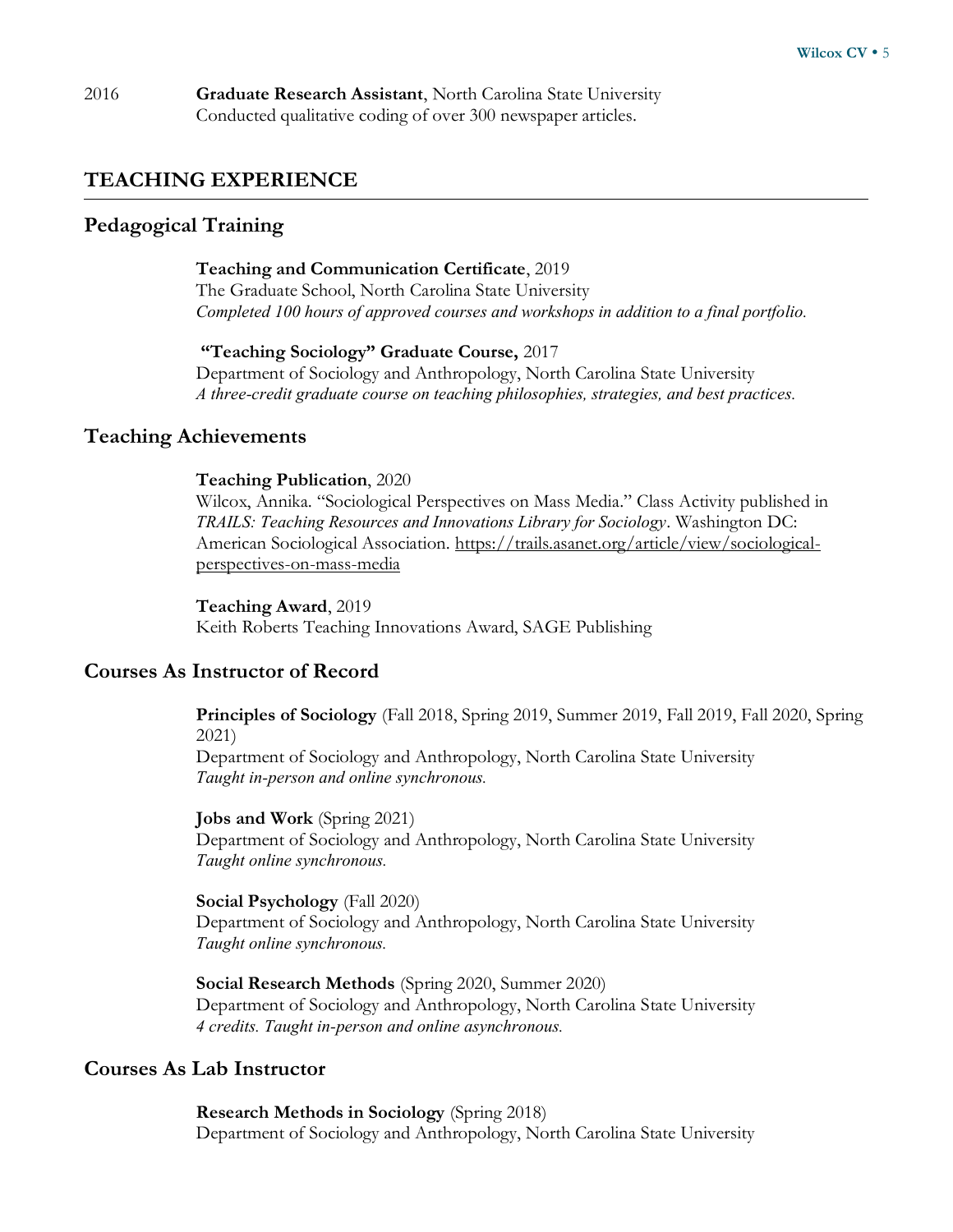*Graduate course.*

#### **Introductory Quantitative Analysis** (Fall 2017)

Department of Sociology and Anthropology, North Carolina State University *Graduate course.*

#### **Social Research Methods** (Spring 2017)

Department of Sociology and Anthropology, North Carolina State University *4-credit undergraduate course.*

#### **Courses As Grader**

**Cultural Geography** (Fall 2019)

Department of Sociology and Anthropology, North Carolina State University *Cross-listed: sociology and geography. Taught online asynchronous.* 

#### **Principles of Sociology** (Spring 2018)

Department of Sociology and Anthropology, North Carolina State University *Taught online asynchronous.*

**Technology in Society and Culture** (Summer 2017) Department of Sociology and Anthropology, North Carolina State University *Cross-listed: sociology and anthropology. Taught online asynchronous.*

#### **Courses As Teaching Assistant**

**Principles of Sociology** (Fall 2015, Fall 2016) Department of Sociology and Anthropology, North Carolina State University

**Diversity & International Human Resource Development** (Summer 2015) Department of Learning, Technology and Leadership Education, James Madison University *Study abroad course.* 

**Visual Literacy** (Summer 2015) Department of Learning, Technology and Leadership Education, James Madison University *Study abroad course.* 

**Development of Sociological Thought and Methods** (Fall 2014) Department of Sociology and Anthropology, James Madison University

#### **SERVICE**

#### **Service to Profession**

- Presider, "Diversity and the Workplace" paper session at the Annual Meeting of the Southern Sociological Society (2022)
- *Work in Progress* Social Media Assistant (2019–2021)
- Newsletter Editor, ASA Section on Organizations, Occupations, and Work (2019)